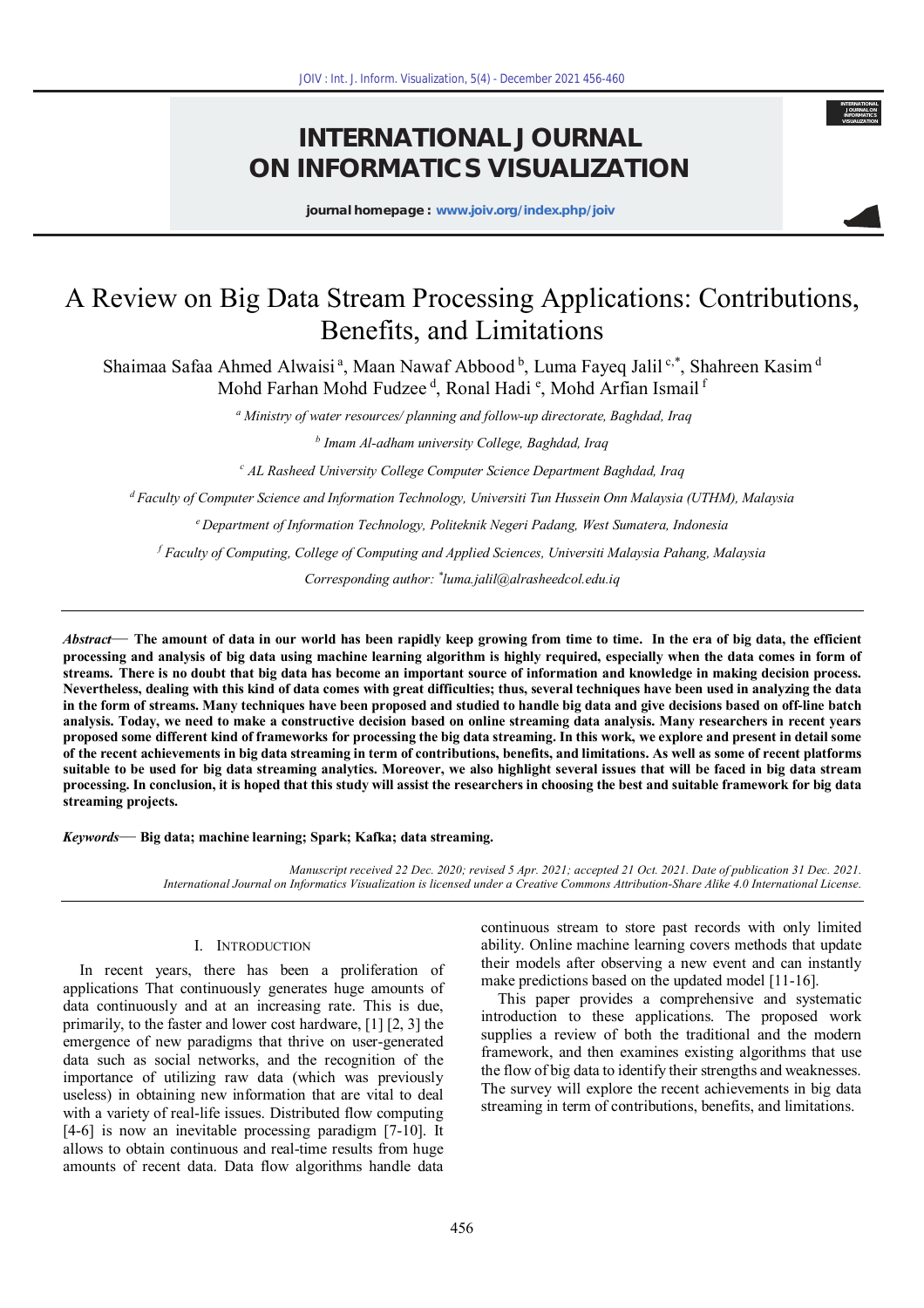# II. MATERIAL AND METHODS

This section describes the famous and widely applications and techniques used in the big data stream processing. In addition, several issued related to these applications were discussed.

## *A. Application on Big Data Stream Processing*

This section gives the review on the big data stream processing applications. The application includes Apache Storm, vertical and horizontal scaling platforms, Hadoop, Kafka, Spark, Vertical Scaling Platforms and HPC clusters.

*1) Apache Storm:* Apache Storm defines the calculations in terms of data streams flowing via a diagram of connected processing instances [17-22]. Such instances are in memory, can be replicated properly, and can be executed on multiple devices dynamical. The graph or diagram of inter-connected processes is named a topology. A single Storm topology consists of faucet (spout) that grout streams of data into the topology and thunderbolt that process and make a change on the data [10-14]. Topologies simplify the modeling of complex processes into several spouts and thunderbolt i.e., bolts. Tasks can be distributed and scaled by connecting several spouts and bolts with each other. Fig. 1 shows the architecture of Apache Strom.

*2) Vertical And Horizontal Scaling Platforms for Big Data Analytics:* Scaling refers to a system's ability to accommodate increases in data processing demands [23-26]. The big data processing scaling platforms can be grouped thus into two groups which are horizontal scaling and vertical scaling.

Horizontal Scaling involves the distribution of network loads to several servers (commodity machines may even be involved). It is also referred to as "scaling out". In horizontal scaling, multiple independent machines are combined to improve the data processing capability. Several operating systems are implemented on separate machines.



Fig. 1 Storm architecture

Vertical Scaling involves the capability of a single server is improved by introducing additional processors, faster memory and hardware; this form of scaling is also called "scaling up" and normally requires one operating system.

Among the common horizontal scaling platforms are Apache Hadoop and MapReduce. Recently, research efforts have been dedicated to the development of next generation horizontal scaling tools, such as Spark which can address the issues of the currently existing scaling platforms [27-30]. Each of these scaling platforms will now be detailed in the next section.

*3) Hadoop:* Hadoop was designed for MapReduce and HDFS concepts as they are both involved in distributed computation. MapReduce is considered the basis of Hadoop and can implement parallel distributed data processing. As a UNIX-based Hadoop layer for data storage, HDFS is seen as Hadoop's own rack-aware filesystem. HDFS is developed on the concept of Google filesystem. Hadoop has the major feature of being able to distribute data computational processes cross various hosts; furthermore, it can perform parallel computations on applications that are close to their data. Data files on HDFS are duplicated as block sequences. Hadoop cluster merges different servers to improve I/O bandwidth, storage capacity, and computation power. Access to HDFS from applications can be done in different ways since they provide Java API for use in apps [31-35]. There are more than 40,000servers in the Yahoo! Hadoop clusters and they can store around 40 petabytes of app data. More than 100 organizations rely on Hadoop, with the largest Hadoop cluster containing 4,000 servers.

There are several advantages of Hadoop which can are the data source range and cost-effective. For the data source range, as it sources data from multiple sources, such data can be either unstructured or structured. Such data sources can be social media data, email data, or clickstream data. The conversion of data from different sources into a single format is time-consuming. This is not a necessary step with Hadoop as it can extract informative data from any data type and can implement other functions, such as data warehousing, fraud detection, and market trend analysis.

Meanwhile, for cost-effective, the data storage using the traditional storage methods is a costly venture as most of the benefits of the company will be spent on large data storage. The companies may even need to let-go large amounts of raw data to accommodate the new ones and this could lead to los of valuable information. However, such cost-related issues do not arise with Hadoop owing to its cost-efficiency regarding data storage. It can store data for a long time as there will be enough space to store all the newly generated raw data by a company. Future company directives can be implemented by just referring to the data archive; this is not so with the existing approaches where old data are normally deleted to accommodate new ones.

*4) Kafka:* Kafka was developed by the Apache Software Foundation as an open-source data processing technology that can be used due to its scalable storage layer; Kafka can effectively handle a huge volume of real-time data feeds [36]. It can be replicated, partitioned, or distributed to enhance its accuracy, and can be used as a publish-subscribe messaging system. The interesting attributes of Kafka are its scalability,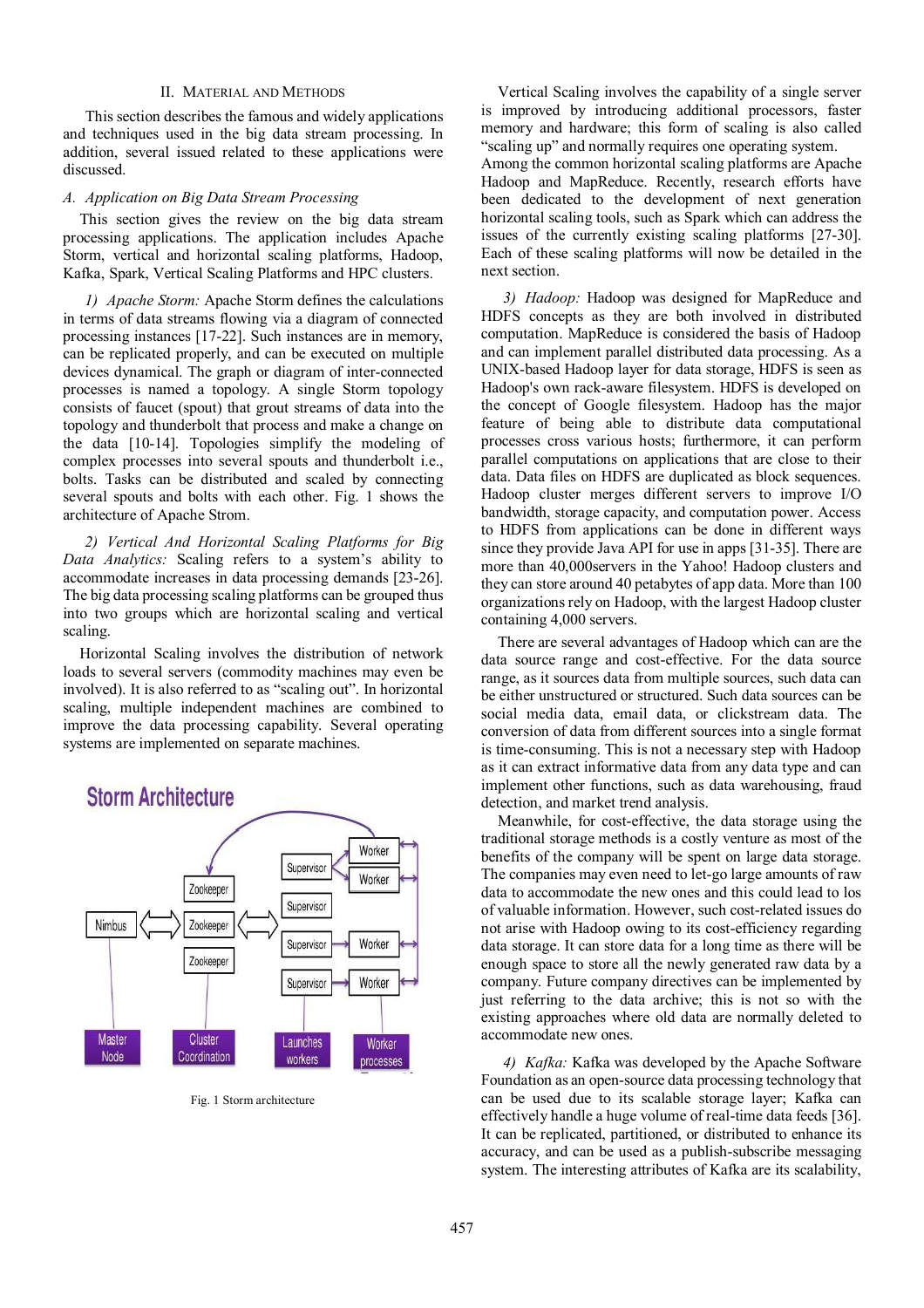high throughput, and durability; a segment of its brokers can handle numerous megabytes of reads and writes per second from several applications. It can be easily scaled-up by adding more nodes to a cluster. It saves data on disk and runs as a collection of nodes to ensure data durability. Each node in Kafka, is called a broker. Messages that are propagated via Kafka are clustered into topics and apps that publish messages to a Kafka topic are called the producers while the consumers are apps that subscribes to Kafka processes and topics. Fig. 2 shows the architecture of Kafka.

*5) Spark:* The main reason for developing Spark is to support the iterative algorithms that are not fully compatible with MapReduce [37], such as the iterative ML frameworks like k means. Although Spark supports these applications, the fault tolerance of MapReduce is still retained. The execution of the Spark engine [38] can be done on various platforms, (such as Hadoop, and Mesos clusters); it has been applied in query processing (SQL), large data streaming, and advanced analytics in various databases. Spark performs better than Hadoop (10×) in iterative ML workloads; it relies on Spark master node for the workflow control. Furthermore, the Spark worker nodes performs the job that has been submitted to the Spark master node. Spark depend mainly on the RDD concept that represents a set of read-only objects distributed on several machines. Being that an RDD can be cached in memory across various machines, it could be reutilized in various MapReduce-like parallel computations.

This is a publicly available cluster computing framework which was first developed in 2014 by Matei Zaharia and later donated to the Apache Spark Foundation. The framework was built on HDFS [13]. It works on distributed processing of data, handing out data to separate worker nodes for processing. The worker nodes are managed by a master node which dispatches and schedules the distributed tasks. Hence, Spark requires a cluster manager and distributed storage system. Its faster in-memory data engine and developerfriendly API makes it the framework of choice. Apache Spark was developed as a faster alternative to. Hadoop MapReduce reads and writes from disk, which slows down the processing speed. Spark, on the other hand, stores the data in memory and reduces the read/write cycle. This results in running the applications 100x faster in memory and 10x faster on disk than Hadoop MapReduce [14]. the Spark Core is provided via Spark Streaming, giving programmers the chance of learning the project and switching between apps which manipulate the stored data in memory, on disk, or data arriving in real-time. Spark Streaming was also developed to provide an equivalent level of throughput, fault tolerance, and scalability as Spark Core [38-40]. Stream processing at a high level is all about the incessant processing of unbounded data streams. However, it is a difficult task to do this in a consistent and fault-tolerant manner [44]. However, there have been improvements in the stream processing engines such as Spark, Heron, Kafka, Flink, and Samza over the past few years which enables the development and operation of complex stream processing apps by businesses [40, 41]. Spark revolves around the concept of a resilient distributed dataset (RDD), which is a fault-tolerant collection of elements that can be operated on in parallel. The number of data pieces in a batch depends on the rate of incoming data and on the batch interval.



Fig. 2 Kafka architecture

*6) Vertical Scaling Platforms:* Vertical scaling in IT can be described as the building-up of resources while horizontal scaling can be considered as building-out of resources. Both forms of scaling vary in their principles and required resources. Vertical scaling can be basically thought of as the addition of more capability to a single component by the administrators. Vertical scaling is exemplified in the installment of additional memory or processing power on a single system. Among the existing vertical scale-up platforms are High Performance Computing Clusters (HPC), Graphics Processing Unit (GPU), Field Programmable Gate Arrays (FPGA), and Multicore processors [39].

*7) HPC Clusters:* As a parallel computing approach, this involves the connection of different computation elements (CPU, GPU) in a fast network. The commonly used HPC system framework is clusters; parallel computing is more robust on several servers than on specialized systems. HPC clusters [40], also called supercomputers or blade, are machines built with numerous cores with different cache, disk organization, and communication mechanism. They use built strongly with robust hardware that is optimized for speed and throughput. HPC clusters are the most efficient, costeffective, and flexible HPC platform for performing HPC simulations [41].

# *B. Source of Waste in Data*

 Several issues affect the quality of data and make it unclean (dirty). The following are some examples increasing the waste in data according to the literature [39]. These waste sources may exist in information to form the next lean phase related to unclean database management.

*1) Lack of Integrity Constraints:* Integrity constraints means that all instances of a database schema should follow the same procedures at all-time [32]. Lack of input standardization and details will result in poor identified constraints, which will affect the quality of the database and its integrity.

*2) Out-of-Date Values:* One of the most important features for the data is timeliness [5]. When integrating data from multiple data sources, different data sources might enter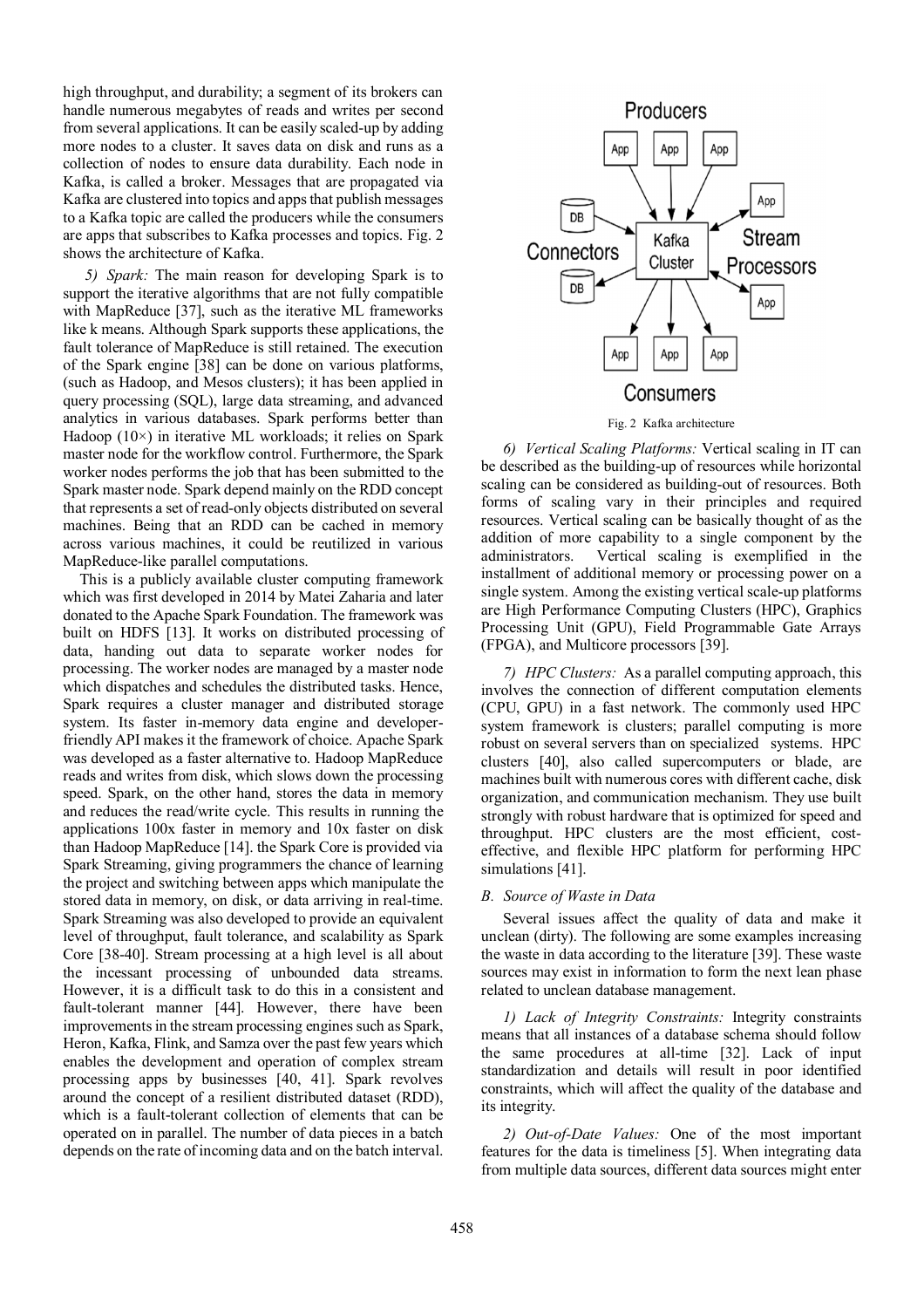data about the same entity at different points in time. Some data entries will lead to obsolete values. Changing the address of an employee over time is a good example of out-of-date values.[37]

*3) Heterogeneous Schemas:* In multiple data sources, different schemas are used to represent entities. In such heterogeneous multi-database systems, values and entities may be inconsistent or suffer from "a loss of a clear identity" [29].

*4) Different Data Entry Rules/ Format:* This issue occurs when integrating data from multiple data sources; hence, multiple sources might have different data entry requirements, rules or formats [34]. For instance, a person's full name might be entered starting with the first name in one data source, while starting with the last name in another one.

*5) Duplicate Data:* duplicate entities will cause a variety of problems affecting the database services such as: *Contradictory data:* Refers to multiple representations that may yield different information. For example, the telephone number of a customer may have the area code that reveals the territory of residence. If the city does not reflect the same area, then contradicting data occurs. [34]; *Overlapping data:* Occurs when integrating data from multiple data sources, the multiple representations may cover different or redundant data from different properties [40]. For example, a customer's telephone number may have the area code that reveals the geographical area. In reality, there is no need to add the area entity; however, if it exists, there is overlapping data; *Semantic structure:* This may occur in the domains that have rich semantic structures (i.e., cultural systems, religious data, etc.) in which multiple thesauri are used with kinds of relations between them [8].

## III. RESULT AND DISCUSSION

In this section, the question of how to detect the bottlenecks of latest work in big data streaming and how to fine tune its deployment is explained. The stream processing developers will investigate those answers in optimizing their Big Data processing architecture for a specific use case.

### IV. CONCLUSION

In this paper, we first presented a comprehensive study to detecting the bottleneck of big data stream processing. The big data framework that presented in the paper were spark, kafka, storm, and MOA. Second, we made a comparison for the recent work in big data streaming in term of contributions, benefits, and limitation. When the streaming data play an important role in big data mining, our work will help the big data streaming researcher to choose the best and suitable platform in big data streaming projects. In future work, we plan to build a promise framework to handle online big data streaming data based on kafka and spark.

### ACKNOWLEDGEMENTS

This work is supported by Ministry of Higher Education (MOHE) under Fundamental Research Grant Scheme (FRGS) reference code FRGS/1/2018/ICT04/UTHM/02/3 and from Universiti Malaysia Pahang for the financial

sponsorship under Postgraduate Research Grants Scheme (PGRS) with grant No. PGRS190360.

#### **REFERENCES**

- [1] J. Shao, F. Huang, Q. Yang, and G. Luo. (2017). Robust prototypebased learning on data streams IEEE Transactions on Knowledge and Data Engineering (pp. 978-991). vol. 30,.
- [2] M. A. Ahmed, R. A. Hasan, A. H. Ali, and M. A. Mohammed. 2019.The classification of the modern arabic poetry using machine learning (pp. 2667-2674) Telkomnika, vol. 17.
- [3] A. H. Ali. 2019.A Survey on Vertical and Horizontal Scaling Platforms for Big Data Analytics, ( pp. 138-150) International Journal of Integrated Engineerin vol. 11.
- [4] W. I. Yudhistyra, E. M. Risal, I.-s. Raungratanaamporn, and V. Ratanavaraha, "Using Big Data Analytics for Decision Making: Analyzing Customer Behavior using Association Rule Mining in a Gold, Silver, and Precious Metal Trading Company in Indonesia," *International Journal on Data Science,* vol. 1, pp. 57-71, 2020.
- [5] A. H. Ali. 2020. Fuzzy generalized Hebbian algorithm for large-scale intrusion detection system ( pp. 81-90) International Journal of Integrated Engineering, vol. 12.
- [6] A. H. Ali and M. Z. Abdullah. (2018). Recent trends in distributed online stream processing platform for big data: Survey ( pp. 140-145) in 2018 1st Annual International Conference on Information and Sciences (AiCIS).
- [7] R. A. Hasan and M. N. Mohammed.( 2017). A krill herd behaviour inspired load balancing of tasks in cloud computing (pp. 413-424) Studies in Informatics and Control, vol. 26.
- [8] A. H. Ali and M. Z. Abdullah. (2019). A novel approach for big data classification based on hybrid parallel dimensionality reduction using spark cluster,Computer Science, vol. 20.
- [9] M. A. H. Ali. (2018). An Efficient Model for Data Classification Based on SVM Grid Parameter Optimization and PSO Feature Weight Selection, International Journal of Integrated Engineering.
- [10] S. Liang, E. Yilmaz, and E. Kanoulas.(2018). Collaboratively tracking interests for user clustering in streams of short texts ( pp. 257-272) IEEE Transactions on Knowledge and Data Engineering, vol. 31.
- [11] N. AlNuaimi, M. M. Masud, M. A. Serhani, and N. Zaki.( 2019). Streaming feature selection algorithms for big data: A survey," Applied Computing and Informatics.
- [12] Y.-J. Lee, M. Lee, M.-Y. Lee, S. J. Hur, and O. Min.(2015). Design of a scalable data stream channel for big data processing (pp. 537-540) in 2015 17th International Conference on Advanced Communication Technology (ICACT).
- [13] P. Le Noac'H, A. Costan, and L. Bougé.(2017). A performance evaluation of Apache Kafka in support of big data streaming applications (pp. 4803-4806) in 2017 IEEE International Conference on Big Data (Big Data).
- [14] S. Ramírez-Gallego, S. García, J. M. Benítez, and F. Herrera. (2018). A distributed evolutionary multivariate discretizer for big data processing on apache spark ( pp. 240-250) Swarm and Evolutionary Computation, vol. 38.
- [15] O. A. Hammood, M. N. M. Kahar, W. A. Hammood, R. A. Hasan, M. A. Mohammed, A. A. Yoob, et al. (2020). An effective transmit packet coding with trust-based relay nodes in VANETs ( pp. 685-697) Bulletin of Electrical Engineering and Informatics, vol. 9.
- [16] O. A. Hammood, M. N. M. Kahar, and M. N. Mohammed. (2017). Enhancement the video quality forwarding Using Receiver-Based Approach (URBA) in Vehicular Ad-Hoc Network(pp. 64-67) in 2017 International Conference on Radar, Antenna, Microwave, Electronics, and Telecommunications (ICRAMET).
- [17] O. A. Hammood, M. N. M. Kahar, M. N. Mohammed, W. A. Hammood, and J. Sulaiman.( 2018) .The VANET-Solution Approach for Data Packet Forwarding Improvement (pp. 7423-7427) Advanced Science Letters, vol. 24.
- [18] O. A. Hammood, N. Nizam, M. Nafaa, and W. A. Hammood. (2019). RESP: Relay Suitability-based Routing Protocol for Video Streaming in Vehicular Ad Hoc Networks," International Journal of Computers, Communications & Control, vol. 14.
- [19] R. A. Hasan, M. A. Mohammed, Z. H. Salih, M. A. B. Ameedeen, N. Ţăpuş, and M. N. Mohammed. (2018). HSO: A Hybrid Swarm Optimization Algorithm for Reducing Energy Consumption in the Cloudlets ( pp. 2144-2154) Telkomnika, vol. 16..
- [20] R. A. Hasan, M. A. Mohammed, N. Ţăpuş, and O. A. Hammood . (2017).A comprehensive study: Ant Colony Optimization (ACO) for